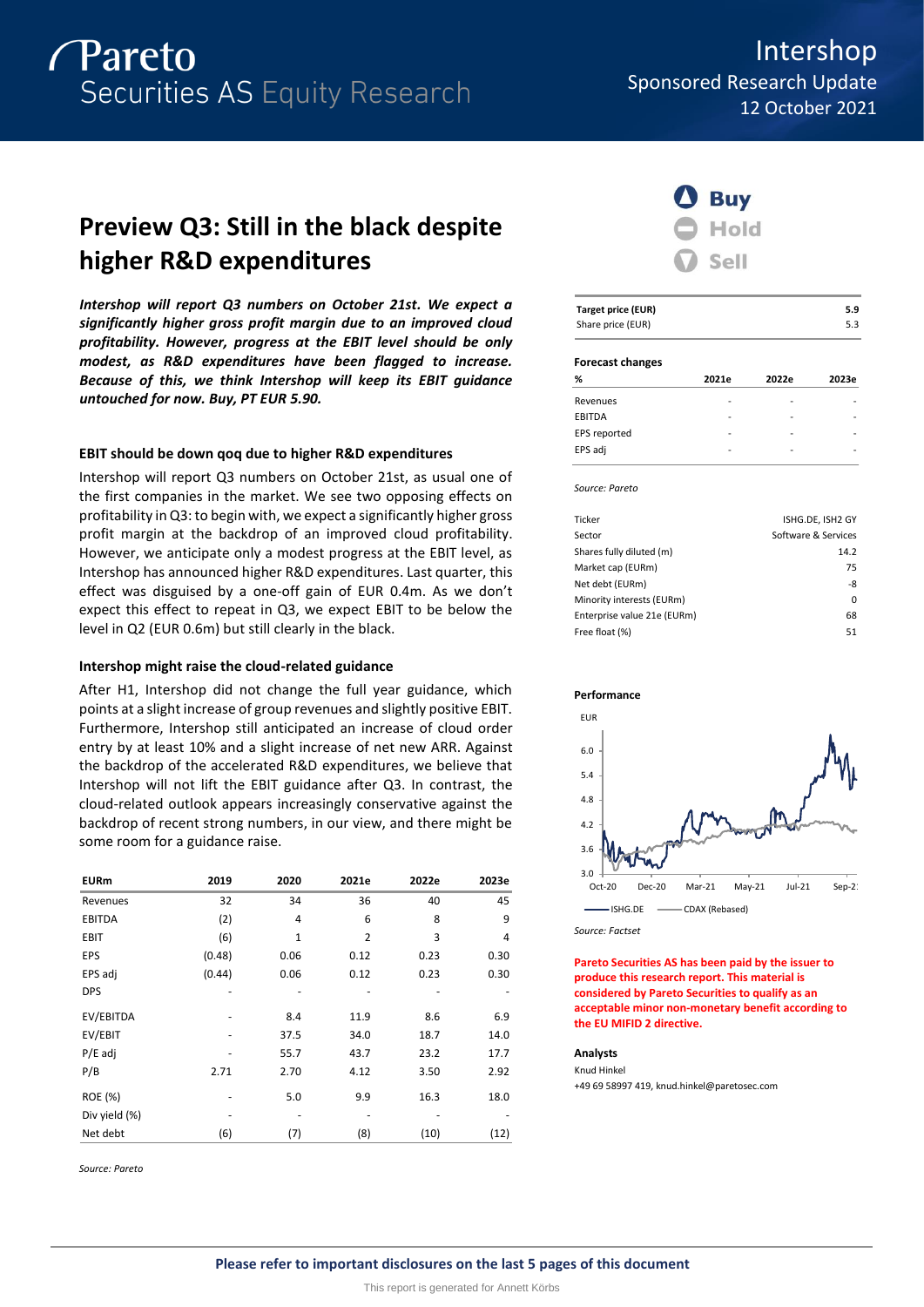# **Our view on Q3**

## **Exhibit 1: Our view on Q3**

|                                |                   | Actual  | Pareto           |          |       | Pareto estimates |
|--------------------------------|-------------------|---------|------------------|----------|-------|------------------|
| Intershop                      |                   | Q3 2020 | Q3 2021e_yoy (%) |          | 2021e | 2022e            |
| <b>Revenues</b>                | <b>EURm</b>       | 7.9     | 9.7              | 23       | 36.3  | 39.9             |
| of which: Licenses             | $\mathbf{u}$      | 0.6     | 0.9              | 45       | 3.8   | 3.4              |
| of which: Maintenance          | $^{\prime\prime}$ | 2.0     | 2.0              | $\Omega$ | 8.0   | 8.0              |
| of which: Cloud / Subscription | "                 | 1.8     | 3.5              | 92       | 10.8  | 15.3             |
| of which: Services             | $^{\prime\prime}$ | 3.4     | 3.3              | $-4$     | 13.7  | 13.2             |
| <b>Gross profit</b>            |                   | 3.5     | 4.9              | 38       | 17.9  | 21.5             |
| margin                         | %                 | 45.0%   | 50.5%            | 549 BP   | 49.5% | 53.9%            |
| <b>EBIT</b>                    | <b>EURm</b>       | 0.1     | 0.4              | 319      | 2.0   | 3.5              |
| margin                         | %                 | 1.3%    | 4.4%             | 309 BP   | 5.5%  | 8.8%             |
| Other cloud-related KPI        |                   |         |                  |          |       |                  |
| Incoming cloud orders          | <b>EURm</b>       | 3.9     | 5.1              | 29       | 19.8  | 25.7             |
| ARR from cloud                 |                   | 8.4     | 11.7             | 40       | 12.8  | 17.3             |
| New ARR                        |                   | 1.0     | 1.0              | 7        | 4.0   | 5.1              |
| Net new ARR                    | $\bullet$         | 0.9     | 0.9              | 5        | 3.5   | 4.5              |
| Implied churn                  |                   | 0.1     | 0.1              | 22       | 0.5   | 0.6              |

*Source: Pareto Securities Research*

Intershop will report Q3 numbers on October 21<sup>st</sup>, as usual one of the first companies in the market.

We see two opposing effects on profitability in Q3: We expect a significantly higher gross profit margin at the backdrop of an improved cloud gross margin. However, we anticipate only a modest progress at the EBIT level, as Intershop has announced after H1 to beef up its R&D expenditures to keep its product suite competitive. Last quarter, this effect was disguised by a one-off gain of EUR 0.4m resulting from Corona-related government aids. As we don't expect this effect to repeat in Q3, we expect EBIT to be below the level in Q2 (EUR 0.6m) but still clearly in the black.

After H1, Intershop did not change the full year guidance, which points at a slight increase of group revenues and slightly positive EBIT. Furthermore, Intershop still anticipated an increase of cloud order entry by at least 10% and a slight increase of net new ARR. Against the backdrop of the accelerated R&D investments, we believe that Intershop will not lift the EBIT guidance after Q3. In contrast, the cloud-related outlook appears increasingly conservative against the backdrop of recent strong numbers, in our view, and there might be some room for a guidance raise.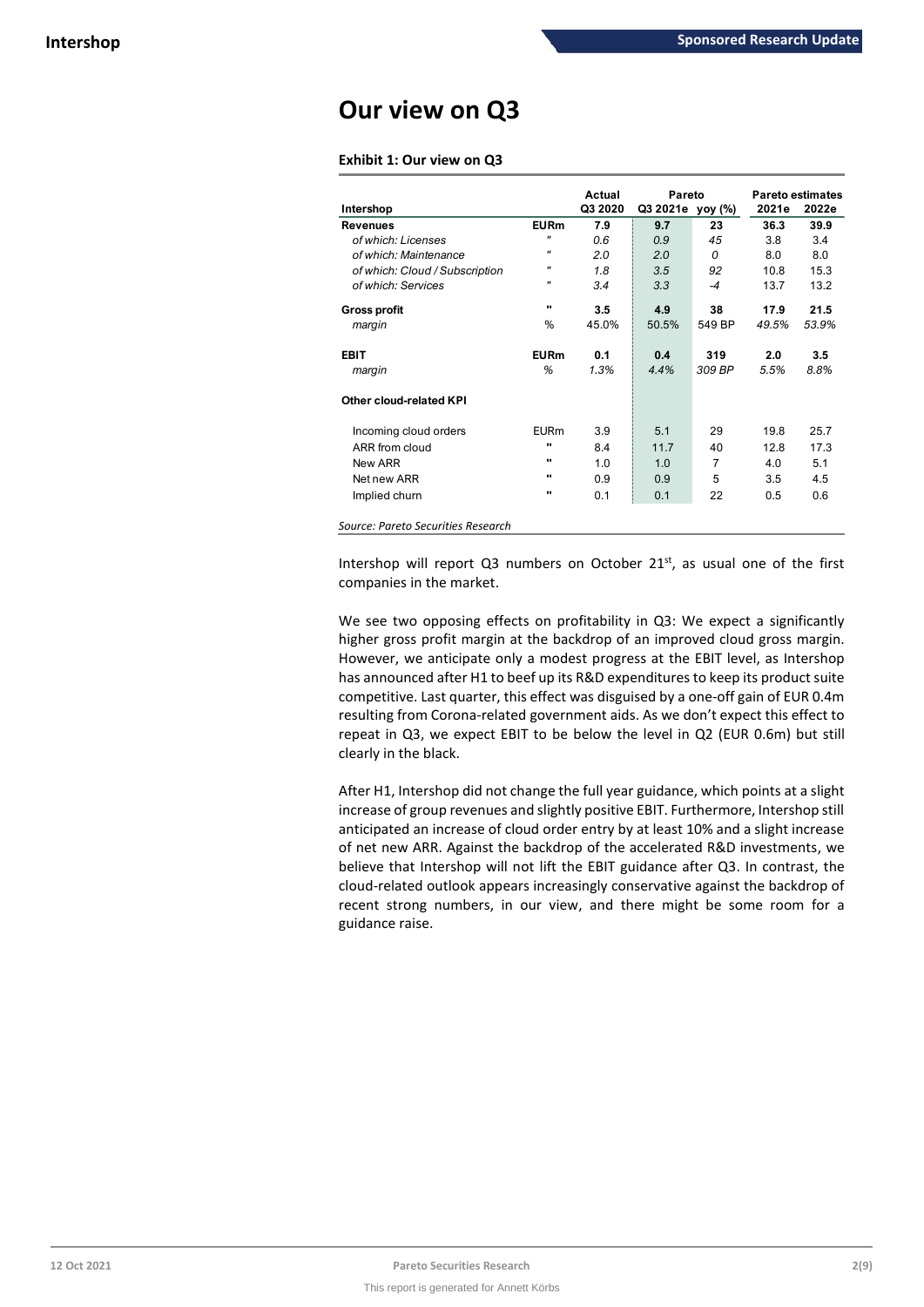## **At a glance**

## **Exhibit 2: At a glance**



*Source: Pareto Securities Research*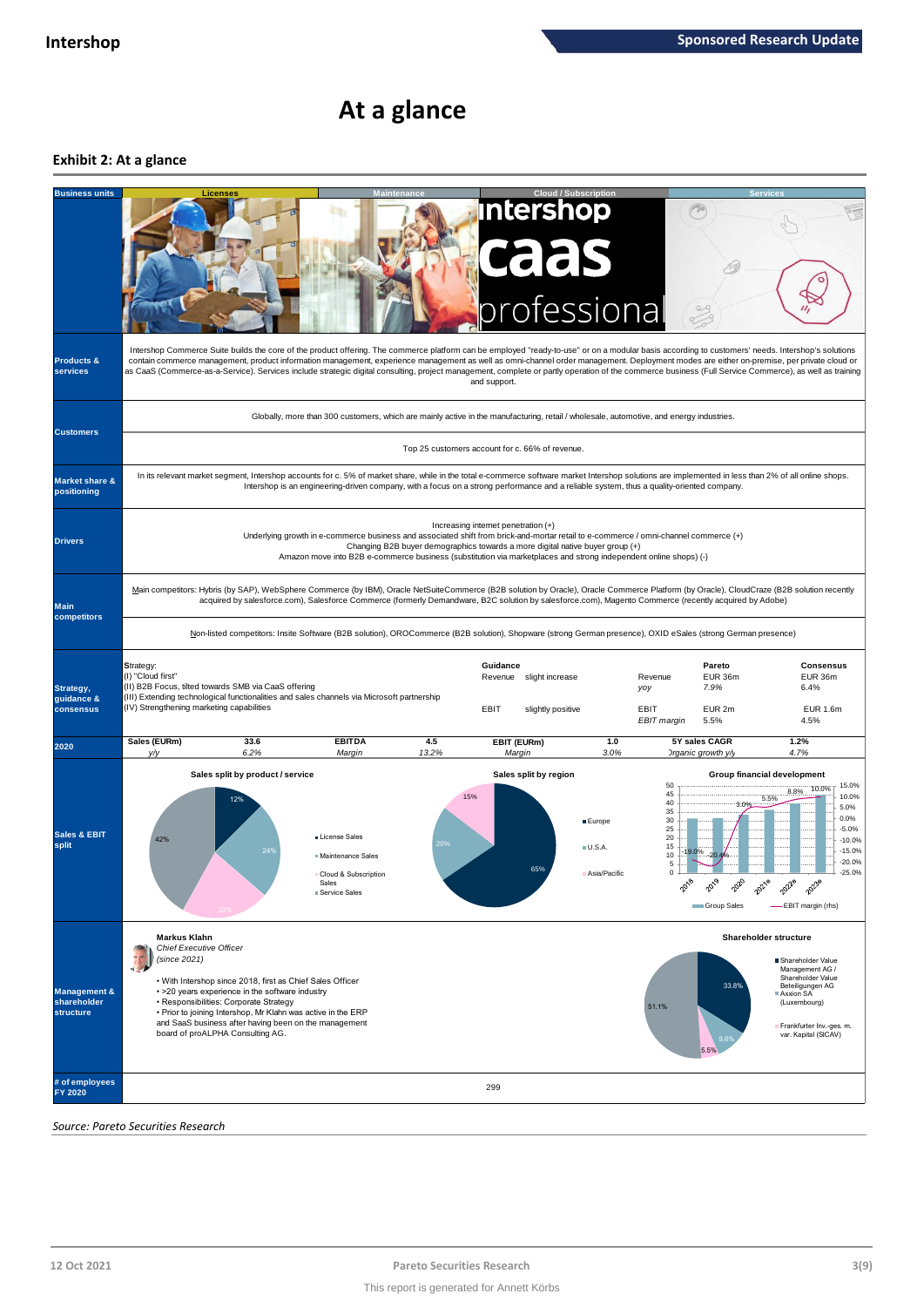| PROFIT & LOSS (fiscal year) (EURm)           | 2016                             | 2017                     | 2018                             | 2019                     | 2020                             | 2021e                   | 2022e                    | 2023e            |
|----------------------------------------------|----------------------------------|--------------------------|----------------------------------|--------------------------|----------------------------------|-------------------------|--------------------------|------------------|
| <b>Revenues</b>                              | 34                               | 36                       | 31                               | 32                       | 34                               | 36                      | 40                       | 45               |
| <b>EBITDA</b>                                | 0                                | 3                        | (4)                              | (2)                      | 4                                | 6                       | 8                        | 9                |
| Depreciation & amortisation                  | (2)                              | (2)                      | (2)                              | (4)                      | (3)                              | (4)                     | (4)                      | (5)              |
| <b>EBIT</b>                                  | (2)                              | 0                        | (6)                              | (6)                      | 1                                | 2                       | 3                        | 4                |
| Net interest                                 | (0)                              | (0)                      | (0)                              | (0)                      | (0)                              | (0)                     | (0)                      | (0)              |
| Other financial items                        |                                  |                          |                                  | $\sim$                   |                                  |                         |                          |                  |
| <b>Profit before taxes</b>                   | (3)                              | 0                        | (6)                              | (7)                      | 1                                | 2                       | 3                        | 4                |
| Taxes                                        | (0)                              | (1)                      | (1)                              | (0)                      | (0)                              | (0)                     | 0                        | 0                |
| Minority interest                            |                                  |                          |                                  | $\overline{\phantom{a}}$ | $\overline{\phantom{a}}$         |                         |                          |                  |
| Net profit                                   | (3)                              | (1)                      | (7)                              | (7)                      | 1                                | $\overline{\mathbf{2}}$ | 3                        | 4                |
| EPS reported                                 | (0.28)                           | (0.06)                   | (0.20)                           | (0.48)                   | 0.06                             | 0.12                    | 0.23                     | 0.30             |
| <b>EPS adjusted</b>                          | (0.21)                           | (0.06)                   | (0.19)                           | (0.44)                   | 0.06                             | 0.12                    | 0.23                     | 0.30             |
| <b>DPS</b>                                   |                                  |                          |                                  |                          |                                  |                         |                          |                  |
| <b>BALANCE SHEET (EURm)</b>                  | 2016                             | 2017                     | 2018                             | 2019                     | 2020                             | 2021e                   | 2022e                    | 2023e            |
| Tangible non current assets                  | $\mathbf{1}$                     | $\mathbf{1}$             | $\mathbf{1}$                     | $\mathbf 1$              | $\mathbf{1}$                     | $\mathbf{1}$            | $\mathbf{1}$             | $\overline{2}$   |
| Other non-current assets                     | 10                               | 10                       | 10                               | 12                       | 11                               | 11                      | 12                       | 12               |
|                                              | 6                                | 6                        | 5                                | $\overline{7}$           | $\overline{7}$                   | $\overline{7}$          | 8                        |                  |
| Other current assets                         |                                  |                          |                                  |                          |                                  |                         |                          | 8<br>17          |
| Cash & equivalents<br><b>Total assets</b>    | 11<br>27                         | 9<br>25                  | 7<br>23                          | 8<br>28                  | 12<br>29                         | 12<br>31                | 14<br>35                 | 39               |
|                                              |                                  |                          |                                  |                          |                                  |                         |                          |                  |
| Total equity                                 | 16                               | 15<br>$\overline{2}$     | 14                               | 16                       | 17                               | 18                      | 22<br>5                  | 26<br>5          |
| Interest-bearing non-current debt            | 3                                |                          | 2                                | 0                        | 5                                | 5                       |                          |                  |
| Interest-bearing current debt                | $\mathbf 1$                      | $\mathbf 1$              | 2                                | $\mathbf 1$              | ÷,                               |                         |                          |                  |
| Other Debt                                   | $\overline{7}$                   | $\overline{7}$           | 6                                | 10                       | 8                                | 8                       | 9                        | 9                |
| <b>Total liabilites &amp; equity</b>         | 27                               | 25                       | 23                               | 28                       | 29                               | 31                      | 35                       | 39               |
| <b>CASH FLOW (EURm)</b>                      | 2016                             | 2017                     | 2018                             | 2019                     | 2020                             | 2021e                   | 2022e                    | 2023e            |
| Cash earnings                                | (0)                              | $\overline{2}$           | (5)                              | (0)                      | 5                                | $\overline{a}$          | 5                        | $\overline{7}$   |
| Change in working capital                    | (0)                              | (0)                      | 1                                | (1)                      | (0)                              | (0)                     | (0)                      | (1)              |
| Cash flow from investments                   | (2)                              | (3)                      | (3)                              | (3)                      | (2)                              | (3)                     | (3)                      | (3)              |
| Cash flow from financing                     | (1)                              | (1)                      | 5                                | 6                        | 1                                |                         |                          |                  |
| Net cash flow                                | (4)                              | (2)                      | (2)                              | 0                        | 4                                | $\mathbf 1$             | $\overline{2}$           | 3                |
| <b>CAPITALIZATION &amp; VALUATION (EURm)</b> | 2016                             | 2017                     | 2018                             | 2019                     | 2020                             | 2021e                   | 2022e                    | 2023e            |
| Share price (EUR end)                        | 3.21                             | 5.2                      | 3.94                             | 3.00                     | 3.14                             | 5.3                     | 5.3                      | 5.3              |
| Number of shares end period                  | 11                               | 11                       | 35                               | 14                       | 14                               | 14                      | 14                       | 14               |
| Net interest bearing debt                    | (7)                              | (6)                      | (4)                              | (6)                      | (7)                              | (8)                     | (10)                     | (12)             |
| <b>Enterprise value</b>                      | 28                               | 50                       | 133                              | 36                       | 37                               | 68                      | 66                       | 63               |
| EV/Sales                                     | 0.8                              | 1.4                      | 4.3                              | $1.2\,$                  | $1.1\,$                          | 1.9                     | 1.6                      | 1.4              |
| EV/EBITDA                                    |                                  | 17.7                     |                                  |                          | 8.4                              | 11.9                    | 8.6                      | $\bf 6.9$        |
| EV/EBIT                                      |                                  |                          |                                  |                          | 37.5                             | 34.0                    | 18.7                     | 14.0             |
| P/E reported                                 |                                  |                          |                                  |                          | 55.7                             | 43.7                    | 23.2                     | 17.7             |
| P/E adjusted                                 |                                  |                          |                                  |                          | 55.7                             | 43.7                    | 23.2                     | 17.7             |
| P/B                                          | $2.2$                            | 3.7                      | 10.1                             | 2.7                      | 2.7                              | $4.1\,$                 | $3.5\,$                  | 2.9              |
| FINANCIAL ANALYSIS & CREDIT METRICS          |                                  | 2017                     | 2018                             |                          | 2020                             |                         |                          |                  |
| ROE adjusted (%)                             | 2016<br>$\overline{\phantom{a}}$ | $\overline{\phantom{a}}$ | $\overline{\phantom{a}}$         | 2019                     | $5.0\,$                          | 2021e<br>9.9            | 2022e<br>16.3            | 2023e<br>18.0    |
| Dividend yield (%)                           | $\overline{\phantom{a}}$         |                          |                                  |                          |                                  |                         | $\overline{\phantom{a}}$ |                  |
| EBITDA margin (%)                            | 0.3                              | 7.9                      |                                  |                          | $\overline{\phantom{a}}$<br>13.2 |                         | 19.1                     |                  |
| EBIT margin (%)                              | $\blacksquare$                   | $1.2\,$                  | $\overline{\phantom{a}}$         | $\overline{\phantom{a}}$ | 3.0                              | 15.6<br>5.5             | 8.8                      | 20.4<br>$10.0\,$ |
| NIBD/EBITDA                                  | (63.06)                          |                          |                                  | 2.64                     |                                  |                         |                          |                  |
| EBITDA/Net interest                          | 4.30                             | (2.18)<br>8.53           | 1.13<br>$\overline{\phantom{a}}$ | $\blacksquare$           | (1.60)<br>35.60                  | (1.36)<br>22.65         | (1.28)<br>30.49          | (1.37)<br>36.92  |
|                                              |                                  |                          |                                  |                          |                                  |                         |                          |                  |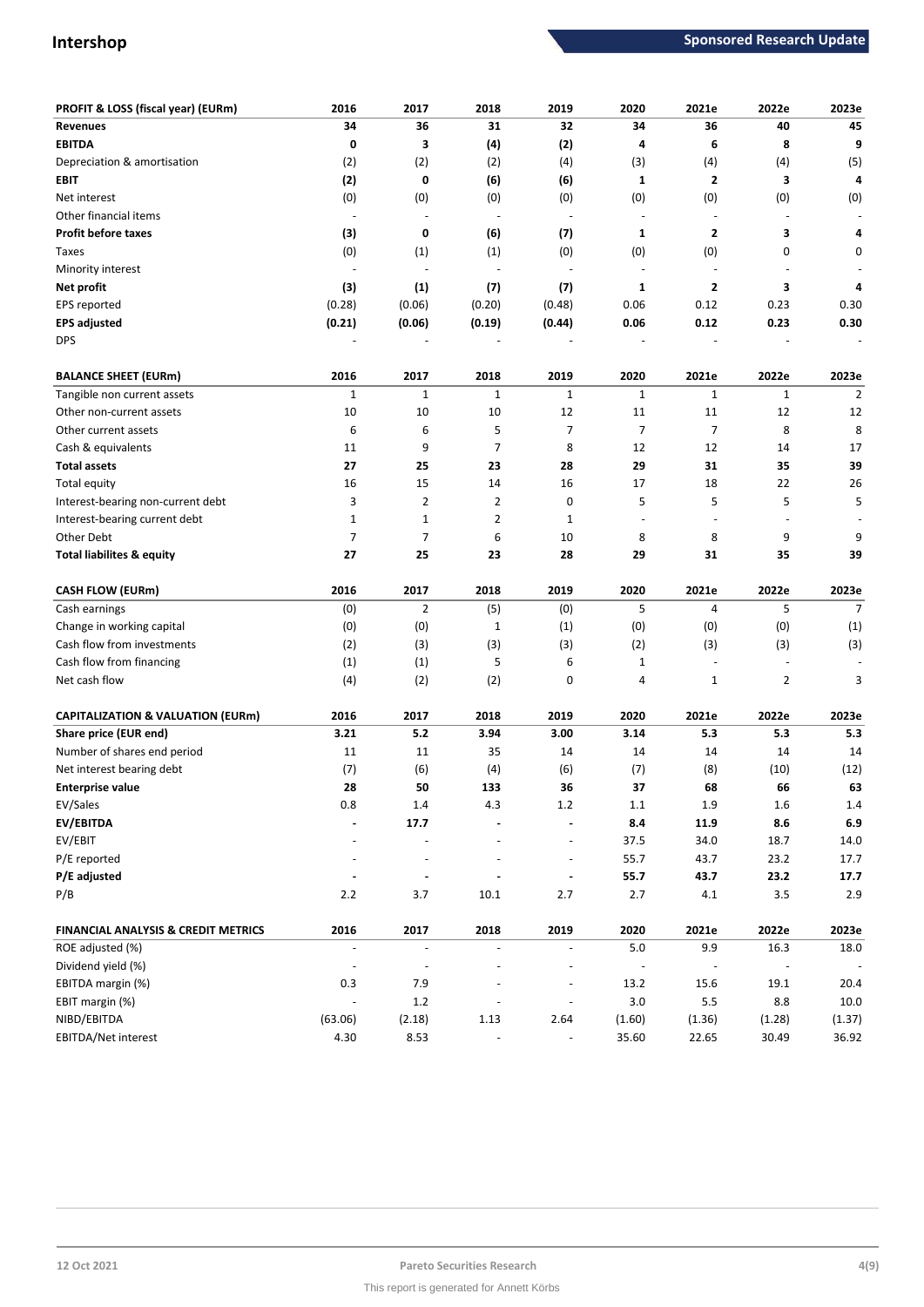#### **Disclaimer and legal disclosures**

#### **Origin of the publication or report**

This publication or report originates from Pareto Securities AS, reg. no. 956 632 374 (Norway), Pareto Securities AS, Frankfu rt branch, reg. no. DE 320 965 513 / HR B 109177 (Germany) or Pareto Securities AB, reg. no. 556206-8956 (Sweden) (together the Group Companies or the "Pareto Securities Group") acting through their common unit Pareto Securities Research. The Group Companies are supervised by the Financial Supervisory Authority of their respective home countries.

#### **Content of the publication or report**

This publication or report has been prepared solely by Pareto Securities Research.

Opinions or suggestions from Pareto Securities Research may deviate from recommendations or opinions presented by other departments or companies in the Pareto Securities Group. The reason may typically be the result of differing time horizons, methodologies, contexts or other factors.

#### **Sponsored research**

Please note that if this report is labelled as "sponsored research" on the front page, Pareto Securities has entered into an agreement with the company about the preparation of research reports and receives compensation from the company for this service. Sponsored research is prepared by the Research Department of Pareto Securities without any instruction rights by the company. Sponsored research is however commissioned for and paid by the company and such material is considered by Pareto Securities to qualify as an acceptable minor non-monetary benefit according to the EU MiFID II Directive.

#### **Basis and methods for assessment**

Opinions and price targets are based on one or more methods of valuation, for instance cash flow analysis, use of multiples, behavioral technical analyses of underlying market movements in combination with considerations of the market situation and the time horizon. Key assumptions of forecasts, price targets and projections in research cited or reproduced appear in the research material from the named sources. The date of publication appears from the research material cited or reproduced. Opinions and estimates may be updated in subsequent versions of the publication or report, provided in and social cited or repo that the relevant company/issuer is treated anew in such later versions of the publication or report.

Pareto Securities Research may provide credit research with more specific price targets based on different valuation methods, including the analysis of key credit ratios and other factors describing the securities creditworthiness, peer group analysis of securities with similar creditworthiness and different DCF-valuations. All descriptions of loan agreement structures and loan agreement features are obtained from sources which Pareto Securities Research believes to be reliable, but Pareto Securities Research does not represent or warrant their accuracy. Be aware that investors should go through the specific complete loan agreement before investing in any bonds and not base an investment decision based solely on information contained in this publication or report.

Pareto Securities Research has no fixed schedule for updating publications or reports.

Unless otherwise stated on the first page, the publication or report has not been reviewed by the issuer before dissemination. In instances where all or part of a report is presented to the issuer prior to publication, the purpose is to ensure that facts are correct.

#### **Validity of the publication or report**

All opinions and estimates in this publication or report are, regardless of source, given in good faith and may only be valid as of the stated date of this publication or report and are subject to change without notice

#### **No individual investment or tax advice**

The publication or report is intended only to provide general and preliminary information to investors and shall not be construed as the basis for any investment decision. This publication or report has been prepared by Pareto Securities Research as general information for private use of investors to whom the publication or report has been distributed, but it is not intended as a personal recommendation of particular financial instruments or strategies and thus it does not provide individually tailored investmen t advice, and does not take into account the individual investor's particular financial situation, existing holdings or liabilities, investment knowledge and experience, investment objective and horizon or risk profile and preferences. The investor must particularly ensure the suitability of an investment as regards his/her financial and fiscal situation and investment objectives. The investor bears the risk of losses in connection with an investment.

Before acting on any information in this publication or report, we recommend consulting your financial advisor.

The information contained in this publication or report does not constitute advice on the tax consequences of making any particular investment decision. Each investor shall make his/her own appraisal of the tax and other financial merits of his/her investment.

#### **Sources**

This publication or report may be based on or contain information, such as opinions, recommendations, estimates, price targets and valuations which emanate from Pareto Securities Research' analysts or representatives, publicly available information, information from other units or companies in the Group Companies, or other named sources.

To the extent this publication or report is based on or contains information emanating from other sources "Other Sources") than Pareto Securities Research ("External Information"), Pareto Securities Research has deemed the Other Sources to be reliable but neither the companies in the Pareto Securities Group, others associated or affiliated with said companies nor any other person, guarantee the accuracy, adequacy or completeness of the External Information.

#### **Ratings**

| Equity ratings: | "Buy"  | Pareto Securities Research expects this financial instrument's total return to exceed 10% over the next 12 months                   |
|-----------------|--------|-------------------------------------------------------------------------------------------------------------------------------------|
|                 | "Hold" | Pareto Securities Research expects this financial instrument's total return to be between -10% and 10% over the next 12 months      |
|                 | "Sell" | Pareto Securities Research expects this financial instrument's total return to be negative by more than 10% over the next 12 months |

Analysts Certification<br>The research analyst(s) whose name(s) appear on research reports prepared by Pareto Securities Research certify that: (i) all of the views expressed in the research report accurately reflect their pe "Hold"<br>"Pareto Securities Research expects this financial instrument's total return to be between -10% and 10% over the next 12 months<br>"Sell" Pareto Securities Research expects this financial instrument's total return to b research analysts in research reports that are prepared by Pareto Securities Research.

The research analysts whose names appears on research reports prepared by Pareto Securities Research received compensation that is based upon various factors including Pareto Securities' total revenues, a portion of which are generated by Pareto Securities' investment banking activities.

#### **Limitation of liability**

Pareto Securities Group or other associated and affiliated companies assume no liability as regards to any investment, divest ment or retention decision taken by the investor on the basis of this publication or report. In no event will entities of the Pareto Securities Group or other associated and affiliated companies be liable for direct, indirect or incidental, special or consequential damages resulting from the information in this publication or report.

Neither the information nor any opinion which may be expressed herein constitutes a solicitation by Pareto Securities Research of purchase or sale of any securities nor does it constitute a solicitation to any person in any jurisdiction where solicitation would be unlawful. All information contained in this research report has been compiled from sources believed to be reliable. However, no representation or warranty, express or implied, is made with respect to the completeness or accuracy of its contents, and it is not to be relied upon as authoritative.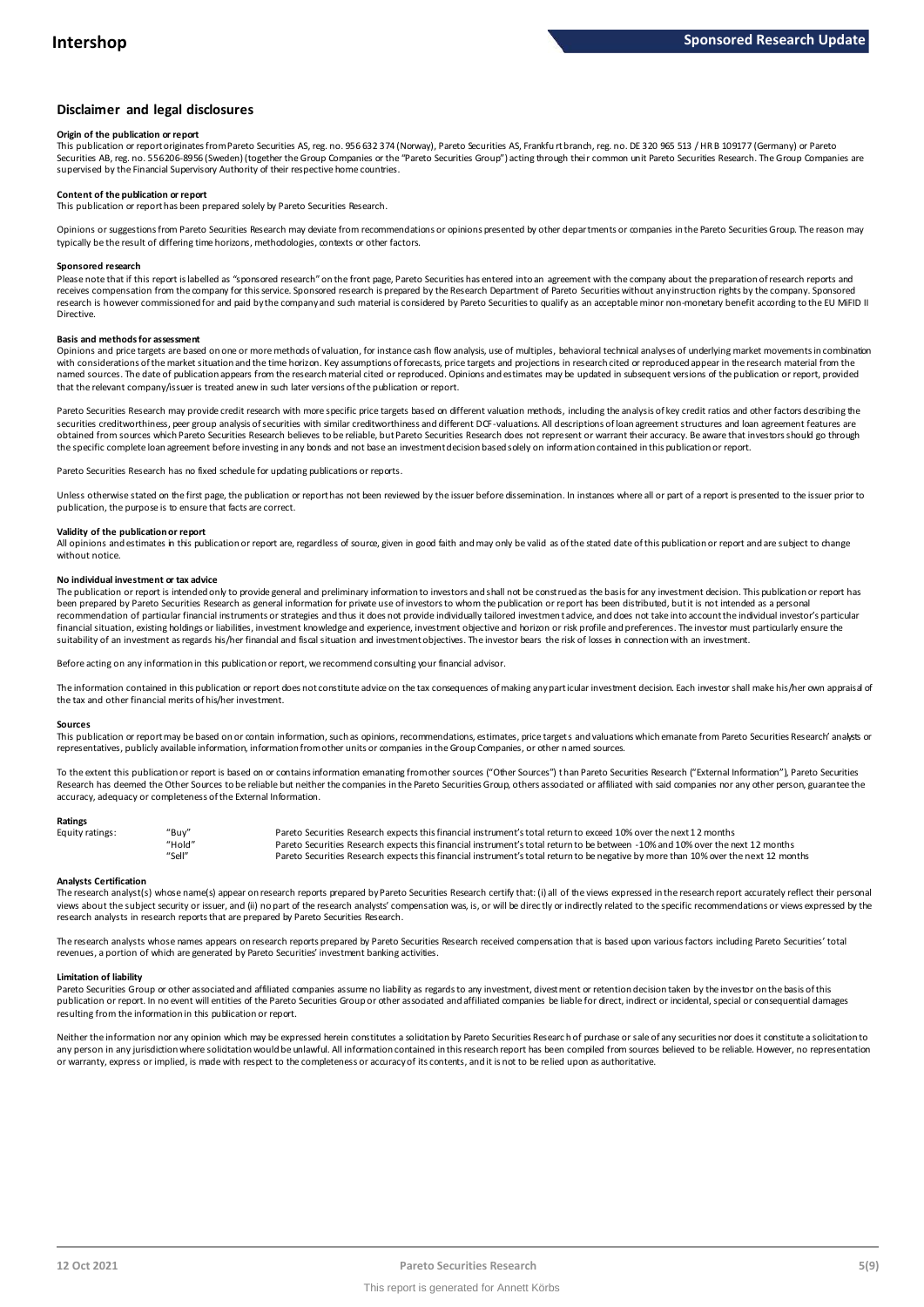#### **Risk information**

The risk of investing in certain financial instruments, including those mentioned in this document, is generally high, as their market value is exposed to a lot of different factors such as the operational and financial conditions of the relevant company, growth prospects, change in interest rates, the economic and political environment, foreign exchange rates, shifts in market sentiments etc. Where an investment or security is denominated in a different currency to the investor's currency of reference, changes in rates of exchange may have an adverse effect on the value, price or income of or from that investment to the investor. Past performance is not a guide to future performance. Estimates of future performance are based on assumptions that may not be realized. When investing in individual shares, the investor may lose all or part of the investments.

#### **Conflicts of interest**

Companies in the Pareto Securities Group, affiliates or staff of companies in the Pareto Securities Group, may perform services for, solicit business from, make a market in, hold long or short positions in, or otherwise be interested in the investments (including derivatives) of any company mentioned in the publication or report.

In addition Pareto Securities Group, or affiliates, may from time to time have a broking, advisory or other relationship with a company which is the subject of or referred to in the relevant Research, including acting as that company's official or sponsoring broker and providing investment banking or other financial services. It is the policy of Pareto to seek to act as corporate adviser or broker to some of the companies which are covered by Pareto Securities Research. Accordingly companies covered in any Research may be the subject o f marketing initiatives by the Investment Banking Department.

To limit possible conflicts of interest and counter the abuse of inside knowledge, the analysts of Pareto Securities Research are subject to internal rules on sound ethical conduct, the management of inside<br>information, ha legislation and relevant industry standards. The object of the internal rules is for example to ensure that no analyst will abuse or cause others to abuse confidential information. It is the policy of Pareto Securities Research that no link exists between revenues from capital markets activities and individual analyst remuneration. The Group Companies are members of national stockbrokers' associations in each of the countries in which the Group Companies have their head offices. Internal rules have been developed in accordance with recommendations issued by the stockbrokers associations. This material has been prepared following the Pareto Securities Conflict of Interest Policy.

The guidelines in the policy indude rules and measures aimed at achieving a sufficient degree of independence between variou s departments, business areas and sub-business areas within the Pareto Securities Group in order to, as far as possible, avoid conflicts of interest from arising between such departments, business areas and sub-business areas as well as their customers. One purpose of such measures is to restrict the flow of information between certain business areas and sub-business areas within the Pareto Securities Group, where conflicts of interest may arise and to safeguard the impartialness of the employees. For example, the Investment Banking departments and certain other departments included in the Pareto Securities Group are surrounded by arrangements, so-called Chinese Walls, to restrict the flows of sensitive information from such departments. The internal guidelines also include, without limitation, rules aimed at securing the impartialness of, e.g., analysts working in the Pareto Securities Research departments, restrictions with regard to the remuneration paid to such analysts, requirements with respect to the independence of analysts from other departments within the Pareto Securities Group rules concerning contacts with covered companies and rules concerning personal account trading carried out by analysts.

#### **Distribution restriction**

The securities referred to in this publication or report may not be eligible for sale in some jurisdictions and persons into whose possession this document comes should inform themselves about and observe Pareto Securities Group rules concerning contacts with covered companies and rules concerning personal account trading carried out by analysts.<br>Distribution restriction<br>The securities referred to in this publication or rep Authority (FCA).

This research is only intended for and may only be distributed to institutional investors in the United States and U.S entities seeking more information about any of the issuers or securities discussed in this report should contact Pareto Securities Inc. at 150 East 52nd Street, New York, NY 10022, Tel. 212 829 4200.

Pareto Securities Inc. is a broker-dealer registered with the U.S. Securities and Exchange Commission and is a member of FINRA & SIPC. U.S. To the extent required by applicable U.S. laws and regulations, Pareto Securities Inc. accepts responsibility for the contents of this publication. Investment products provided by or through Pareto Securities Inc. or Pareto Securities Research are not FDIC insured, may lose value and are not guaranteed by Pareto Securities Inc. or Pareto Securities Research. Investing in non-U.S. securities may entail certain risks. This document does not constitute or form part of any offer for sale or subscription, nor shall it or any part of it form the basis of or be relied on in connection with any contract or commitment whatsoever. The securities of non-U.S. issuers may not be registered with or subject to SEC reporting and other requirements. The information available about non-U.S. companies may be limited, and non-U.S. companies are generally not subject to the same uniform auditing and reporting standards as U.S. companies. Market rules, conventions and practices may differ from U.S. markets, adding to transaction costs or causing delays in the purchase or sale of securities. Securities of some non-U.S. companies may not be as liquid as securities of comparable U.S. companies. Fluctuations in the values of national currencies, as well as the potential for governmental restrictions on currency movements, can significantly erode principal and investment returns.

Pareto Securities Research may have material conflicts of interest related to the production or distribution of this research report which, with regard to Pareto Securities Research, are disclosed herein.

#### **Distribution in Singapore**

Pareto Securities Pte Ltd holds a Capital Markets Services License is an exempt financial advisor under Financial Advisers Act, Chapter 110 ("FAA") of Singapore and a subsidiary of Pareto Securities AS.

This report is directed solely to persons who qualify as "accredited investors", "expert investors" and "institutional investors" as defined in section 4A(1) Securities and Futures Act, Chapter 289 ("SFA") o f Singapore. This report is intended for general circulation amongst such investors and does not take into account the specific investment objectives, financial situation or particular needs of any particular person. You should seek advice from a financial adviser regarding the suitability of any product referred to in this report, taking into account your specific financial objectives, financial situation or particular needs before making a commitment to purchase any such product. Please contact Pareto Securities Pte Ltd, 16 Collyer Quay, # 2 7-02 Income at Raffles, Singapore 049318, at +65 6408 9800 in matters arising from, or in connection with this report.

Additional provisions on Recommendations distributed in the Canada<br>Canadian recipients of this research report are advised that this research report is not, and under no drecumstances is it to be construed as an offer to s needs before making a commitment to purchase any such product. Please contact Pareto Securities Pte Ltd, 16 Collyer Quay, #2 7-02 Income at Raffles, Singapore 049318, at +65 6408 9800 in matters arisi<br>from, or in connectio from, or in connection with this report.<br>Additional provisions on Recommendations distributed in the Canada<br>Canadian recipients of this research report are advised that this research report is not, and under no circumstanc securities. No securities commission or similar regulatory authority in Canada has reviewed or in any way passed upon this research report or the merits of any securities described or discussed herein and any representation to the contrary is an offence. Any securities described or discussed within this research report may only be distributed in Canada in accordance with applicable provincial and territorial<br>securities laws. An securities regulators and only by a dealer properly registered under applicable securities laws or, alternatively, pursuant to an exemption from the dealer registration requirement in the relevant province or territory of Canada in which such offer or sale is made. Under no circumstances is the information contained herein to be con strued as investment advice in any province or territory of Canada nor should it be<br>construed as liability whatsoever for any direct or consequential loss arising from any use of this research report or the information contained herein.

Distribution in United Kingdom<br>This publication is issued for the benefit of persons who qualify as eligible counterparties or professional dients and should be made available only to such persons and is exempt from the re financial promotion in s21 of the Financial Services and Markets Act 2000 in reliance on provision in the FPO.

Copyright<br>This publication or report may not be mechanically duplicated, photocopied or otherwise reproduced, in full or in part, under applicable copyright laws. Any infringement of Pareto Securities Research's copyright can be pursued legally whereby the infringer will be held liable for any and all losses and expenses incurred by the infringement.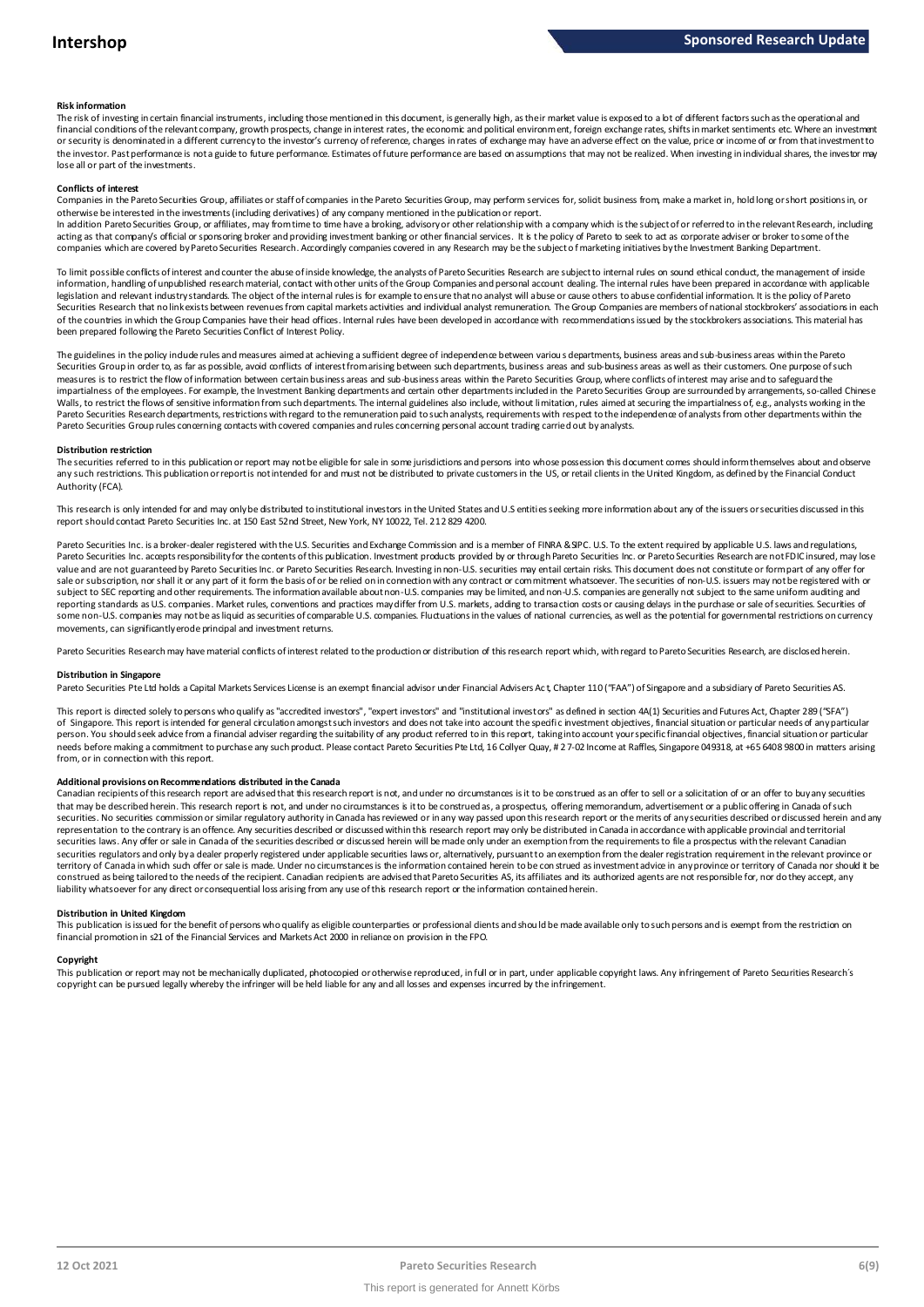#### **Appendix A**

Disclosure requirements in accordance with Commission Delegated Regulation (EU) 2016/958 and the FINRA Rule 2241

The below list shows companies where Pareto Securities AS - together with affiliated companies and/or persons – owns a net long position of the shares exceeding 0,5 % of the total issued share capital in<br>any company where

|                                                                                              |                             |        | Disclosure requirements in accordance with Commission Delegated Regulation (EU) 2016/958 and the FINRA Rule 2241                                                  |                             |       |
|----------------------------------------------------------------------------------------------|-----------------------------|--------|-------------------------------------------------------------------------------------------------------------------------------------------------------------------|-----------------------------|-------|
| iny company where a recommendation has been produced or distributed by Pareto Securities AS. |                             |        | he below list shows companies where Pareto Securities AS - together with affiliated companies and/or persons - owns a net long position of the shares exceeding ( |                             |       |
| Companies                                                                                    | No. of shares Holdings in % |        | Companies                                                                                                                                                         | No. of shares Holdings in % |       |
| Bonheur                                                                                      | 240.945                     | 0.57%  | Sparebank 1SR-Bank                                                                                                                                                | 1850.099                    | 0.72% |
| Pareto Bank                                                                                  | 15.236.280                  | 21.94% | SpareBank 1Østfold Akershus                                                                                                                                       | 1.215.116                   | 9.81% |
| Selvaag Bolig                                                                                | 3.267.095                   | 3.48%  | SpareBank 1Østlandet                                                                                                                                              | 3.833.163                   | 3.61% |
| SpareBank 1BV                                                                                | 1.771.308                   | 2.81%  | Sparebanken Møre                                                                                                                                                  | 305.239                     | 3.09% |
| Sparebank 1Nord-Norge                                                                        | 4.279.097                   | 4.26%  | Sparebanken Sør                                                                                                                                                   | 433.744                     | 2.77% |
| SpareBank 1Ringerike Hadel                                                                   | 100,000                     | 0.64%  | Sparebanken Vest                                                                                                                                                  | 6,861,616                   | 6.39% |
| Sparebank 1SMN                                                                               | 1,920,442                   | 1.48%  |                                                                                                                                                                   |                             |       |
|                                                                                              |                             |        |                                                                                                                                                                   |                             |       |

Pareto Securities AS may hold financial instruments in companies where a recommendation has been produced or distributed by Breto Securities AS in connection with rendering investment services,<br>including Market Making.

|                                                             | Analyst     | Total    |                                                                                                    | Analyst     | Total    |                             | Analyst     | Total     |
|-------------------------------------------------------------|-------------|----------|----------------------------------------------------------------------------------------------------|-------------|----------|-----------------------------|-------------|-----------|
| Company                                                     | holdings*   | holdings | Company                                                                                            | holdings*   | holdings | Company                     | holdings*   | holdings  |
| AF Gruppen                                                  | $\mathbf 0$ | 1,825    | Fjordkraft Holding                                                                                 | 0           | 16,379   | Orkla                       | 0           | 20,983    |
| Aker ASA                                                    | 500         | 3,293    | <b>Flex LNG</b>                                                                                    | 0           | 4,817    | Panoro Energy               | 0           | 32,844    |
| Aker BP                                                     | 0           | 23,401   | Frontline                                                                                          | $\mathbf 0$ | 78,753   | Pareto Bank                 | 0           | 1,265,934 |
| Aker Carbon Capture                                         | 0           | 20,571   | Gjensidige Forsikring                                                                              | $\mathbf 0$ | 7.728    | Pexip Holding               | 0           | 65,563    |
| Aker Clean Hydrogen                                         | 0           | 130,000  | Golden Ocean Group                                                                                 | 0           | 1,433    | <b>PGS</b>                  | 0           | 11,676    |
| Aker Horizons                                               | 0           | 125,848  | Grieg Seafood                                                                                      | 0           | 8.127    | <b>Protector Forsikring</b> | 0           | 14,000    |
| Aker Offshore Wind                                          | 0           | 165,228  | Hafnia Ltd.                                                                                        | 0           | 10,000   | Quantafuel                  | 0           | 10,797    |
| <b>Aker Solutions</b>                                       | 0           | 3,678    | Huddly                                                                                             | $\mathbf 0$ | 981,523  | <b>REC Silicon</b>          | 0           | 39,716    |
| American Shipping Co.                                       | 0           | 13,300   | Hunter Group                                                                                       | 0           | 308,500  | SalM ar                     | 0           | 2,709     |
| Aprila Bank ASA                                             | $\mathbf 0$ | 22,675   | HydrogenPro                                                                                        | $\mathbf 0$ | 37,552   | Salmon Evolution            | $\mathbf 0$ | 100,000   |
| Archer                                                      | $\mathbf 0$ | 30,170   | Ice Fish Farm                                                                                      | 0           | 2,000    | Sandnes Sparebank           | 0           | 4,013     |
| ArcticZymes Technologies                                    | 0           | 684      | ice Group ASA                                                                                      | $\mathbf 0$ | 200,000  | <b>Scatec</b>               | 0           | 20,412    |
| Atlantic Sapphire                                           | 0           | 1,607    | Icelandic Salmon AS                                                                                | 0           | 535      | Selvaag Bolig               | 0           | 2,050     |
| Austevoll Seafood                                           | 0           | 4,235    | Kalera                                                                                             | 0           | 54,027   | Sparebank 1 Nord-Norge      | 0           | 3,350     |
| Avance Gas                                                  | 0           | 3,362    | Kitron                                                                                             | 0           | 18,386   | Sparebank 1 SMN             | 0           | 12,740    |
| B2Holding AS                                                | 0           | 19,940   | Komplett Bank                                                                                      | 0           | 110,500  | Sparebank 1SR-Bank          | 0           | 8,590     |
| <b>BASF</b>                                                 | 270         | 270      | Kongsberg Gruppen                                                                                  | 0           | 36,023   | SpareBank 1Østfold Akershus | 0           | 1,252     |
| <b>Belships</b>                                             | 0           | 10,825   | <b>KWS</b>                                                                                         | 75          | 75       | SpareBank 1Østlandet        | 0           | 9,621     |
| Bonheur                                                     | $\mathbf 0$ | 32,075   | Lerøy Seafood Group                                                                                | $\mathbf 0$ | 39,328   | Sparebanken Sør             | 0           | 16,435    |
| Borregaard ASA                                              | 0           | 650      | M ercell                                                                                           | 0           | 24,863   | Sparebanken Vest            | 0           | 16,735    |
| Bouvet                                                      | 0           | 2.940    | Mowi                                                                                               | 0           | 3,661    | Sparebanken Øst             | 0           | 1,500     |
| <b>BRAbank</b>                                              | 0           | 31,499   | M PC Container Ships                                                                               | $\mathbf 0$ | 36,311   | Stolt-Nielser               | 0           | 1.817     |
| <b>BW Energy</b>                                            | 0           | 59,050   | <b>NEXT Biometrics</b>                                                                             | 0           | 411,001  | Storebrand                  | 0           | 25,698    |
| <b>BW Offshore</b>                                          | $\mathbf 0$ | 16,076   | Nordic Semiconductor                                                                               | $\mathbf 0$ | 4,391    | Subsea 7                    | $\mathbf 0$ | 11,698    |
| Cloudberry Clean Energy                                     | 0           | 100,000  | Noreco                                                                                             | 0           | 790      | Telenor                     | 0           | 9,752     |
| <b>DNB</b>                                                  | 0           | 44,449   | Norsk Hydro                                                                                        | $\mathbf 0$ | 91.519   | Vow                         | $\mathbf 0$ | 8,681     |
| <b>DNO</b>                                                  | 0           | 151,978  | Norske Skog                                                                                        | $\mathbf 0$ | 98,225   | Wallenius Wilhemsen         | 0           | 57,070    |
| Elkem                                                       | 0           | 35,426   | <b>NTS</b>                                                                                         | 0           | 2,272    | XXL                         | 0           | 16,923    |
| Entra                                                       | $\mathbf 0$ | 9,977    | Ocean Yield                                                                                        | $\mathbf 0$ | 90,410   | Yara                        | 0           | 14,133    |
| Equinor                                                     | 0           | 2,900    | OHT                                                                                                | 0           | 6,650    | Zaptec                      | 0           | 9,000     |
| Europris                                                    | $\mathbf 0$ | 11.208   | Okeanis Eco Tankers                                                                                | 0           | 2,000    |                             |             |           |
| This overview is updated monthly (last updated 15.09.2021). |             |          | *Analyst holdings referst opositionsheld by the Pareto Securities AS analyst covering the company. |             |          |                             |             |           |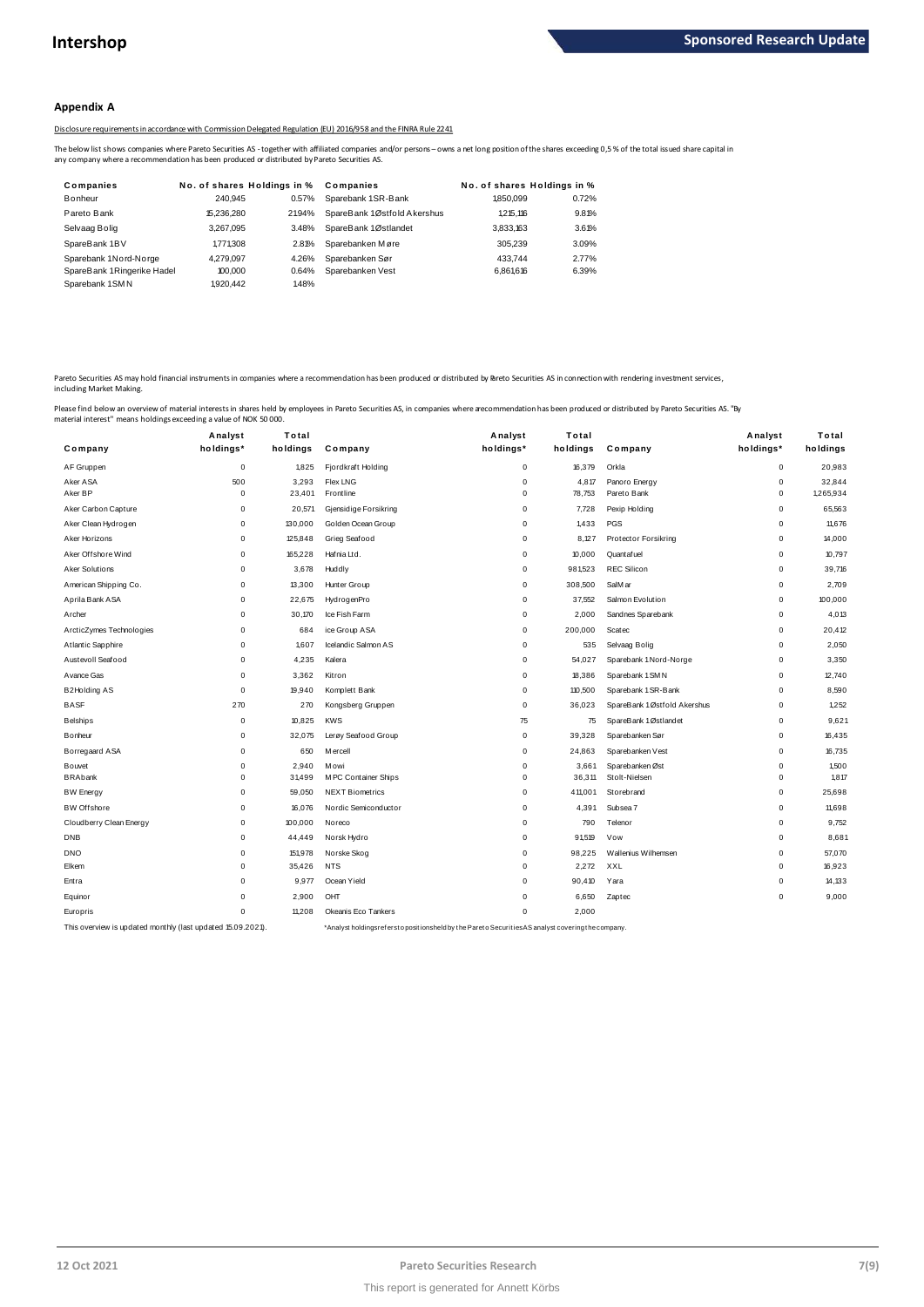## **Appendix B**

#### Disclosure requirements in accordance with Article 6(1)(c)(iii) of Commission Delegated Regulation (EU) 2016/958

Overview over issuers of financial instruments where Pareto Securities AS have prepared or distributed investment recommendation, where Pareto previous 12 months:

| Securities AS have been lead manager/co-lead manager or have rendered publidy known not immaterial investment banking services over the<br>previous 12 months: |                                  |                                                        |                                  |                         |
|----------------------------------------------------------------------------------------------------------------------------------------------------------------|----------------------------------|--------------------------------------------------------|----------------------------------|-------------------------|
| 24SevenOffice Scandinavia                                                                                                                                      | DigiPlex                         | Kistosplc.                                             | Pelagia Holding AS               | West Coast Salmon       |
| 2G Energy                                                                                                                                                      | <b>DLT</b>                       | Klaveness Combination Carriers ASA PetroNor E&P        |                                  | Wheel.me                |
| Advanzia Bank S.A.                                                                                                                                             | Documaster AS                    | <b>KLP</b>                                             | PetroTal                         | <b>XenetaAS</b>         |
| Africa Energy Corp Corp                                                                                                                                        | EcoOnline                        | Komplett ASA                                           | PHM Group                        | ZTL Payment Solution AS |
| Aker ASA                                                                                                                                                       | <b>ELOP</b>                      | Komplett Bank                                          | Ping Petroleum UK Limited        | Ørn Software            |
| Aker Clean Hydrogen                                                                                                                                            | Endur ASA                        | Kraft Bank                                             | PronofaAS                        |                         |
| Aker Horizons                                                                                                                                                  | Energean Israel Finance Ltd.     | LakersHoldingAS                                        | Proximar Seafood                 |                         |
| Akershus Energi                                                                                                                                                | Enviv AS (Bookis)                | Lumarine AS                                            | Pryme                            |                         |
| Akva Group                                                                                                                                                     | Fertiberia S.A.R.L.              | Maha Energy                                            | Quant af uel                     |                         |
| Arcane Crypto                                                                                                                                                  | <b>Flexistore AS</b>             | Malorama Holding AS                                    | <b>REC Silicon</b>               |                         |
| Arctic Fish                                                                                                                                                    | <b>FREYR Battery</b>             | Mathesa Bost adsbolaget AB                             | Saga Robotics                    |                         |
| ArendalsFossekompani                                                                                                                                           | Funkwerk AG                      | <b>Melt water</b>                                      | Salmon Evolution                 |                         |
| Attensi                                                                                                                                                        | Genel Energy                     | Mercell                                                | Scorpio Bulkers                  |                         |
| Barramundi Group Pte. Ltd.                                                                                                                                     | Gjensidige Forsikring            | Mint ra Group                                          | Seafire AB                       |                         |
| <b>Belships</b>                                                                                                                                                | Golden Ocean Group               | Modex AS                                               | SFL Corporation Ltd              |                         |
| Biolnvent                                                                                                                                                      | Goliath Offshore                 | MutaresSE&Co.KGaA                                      | SGL TransGroup International A/S |                         |
| Biomega Group AS                                                                                                                                               | Halodi RoboticsAS                | Müller Medien GmbH (United Vertical Shamaran Petroleum |                                  |                         |
| Bonheur                                                                                                                                                        | <b>Heimdall Power</b>            | <b>Navios</b>                                          | Siccar Point Energy              |                         |
| Brooge Energy Limited                                                                                                                                          | HKN Energy Ltd                   | NaviosMaritime Aquisitions                             | Skitude                          |                         |
| Bulk Infrastructure Holding                                                                                                                                    | Hof set h BioCare                | Next BiometricsGroup                                   | Smart WiresInc.                  |                         |
| <b>BWEnergy</b>                                                                                                                                                | House of Control                 | Nordic Halibut                                         | Strandline Resources Limited     |                         |
| <b>BWLPG</b>                                                                                                                                                   | Huddly                           | Noreco                                                 | Talos Energy Inc                 |                         |
| Cavai AS                                                                                                                                                       | HydrogenPro                      | Norlandia Health & Care Group AS                       | Tise AS                          |                         |
| CentralNic Group PLC                                                                                                                                           | Ice Group Scandinavia HoldingsAS | Norse Atlantic                                         | Trønderenergi AS                 |                         |
| Circa Group                                                                                                                                                    | Idavang A/S                      | Norske Skog                                            | VegfinansAS                      |                         |
| Cloudberry Clean Energy                                                                                                                                        | Kalera                           | Norwegian Block Exchange                               | Viking ACQ1AS, SPAC              |                         |
| CrayoNano AS                                                                                                                                                   | Kentech Global Plc               | OHT                                                    | Vow                              |                         |
| Dampskibsselskabet NORDEN A/S                                                                                                                                  | Keppel FELS Limited              | Panoro Energy                                          | WatercirclesForsikring           |                         |

*This overview is updated monthly (this overview is for the period 31.08.2020 – 31.08.2021).*

## **Appendix C**

Disclosure requirements in accordance with Article 6(3) of Commission Delegated Regulation (EU) 2016/958

# <u>Disclosure requirements in accordar</u><br>Distribution of recommendations<br>.

| Distribution of recommendations |  |  |  |  |  |
|---------------------------------|--|--|--|--|--|
| % distribution                  |  |  |  |  |  |
| 70%                             |  |  |  |  |  |
| 28%                             |  |  |  |  |  |
| 2%                              |  |  |  |  |  |
|                                 |  |  |  |  |  |

|                | Distribution of recommendations (transactions*) |
|----------------|-------------------------------------------------|
| Recommendation | % distribution                                  |

| Recommendation | % distributio |
|----------------|---------------|
| Buy            | 96%           |
| Hold           | 4%            |
| Sell           | 0%            |
|                |               |

\* Companies under coverage with which Pareto Securities Group has on-going or completed public investment banking services in the

previous 12 months.

This overview is updated monthly (last updated 15.09.2021).